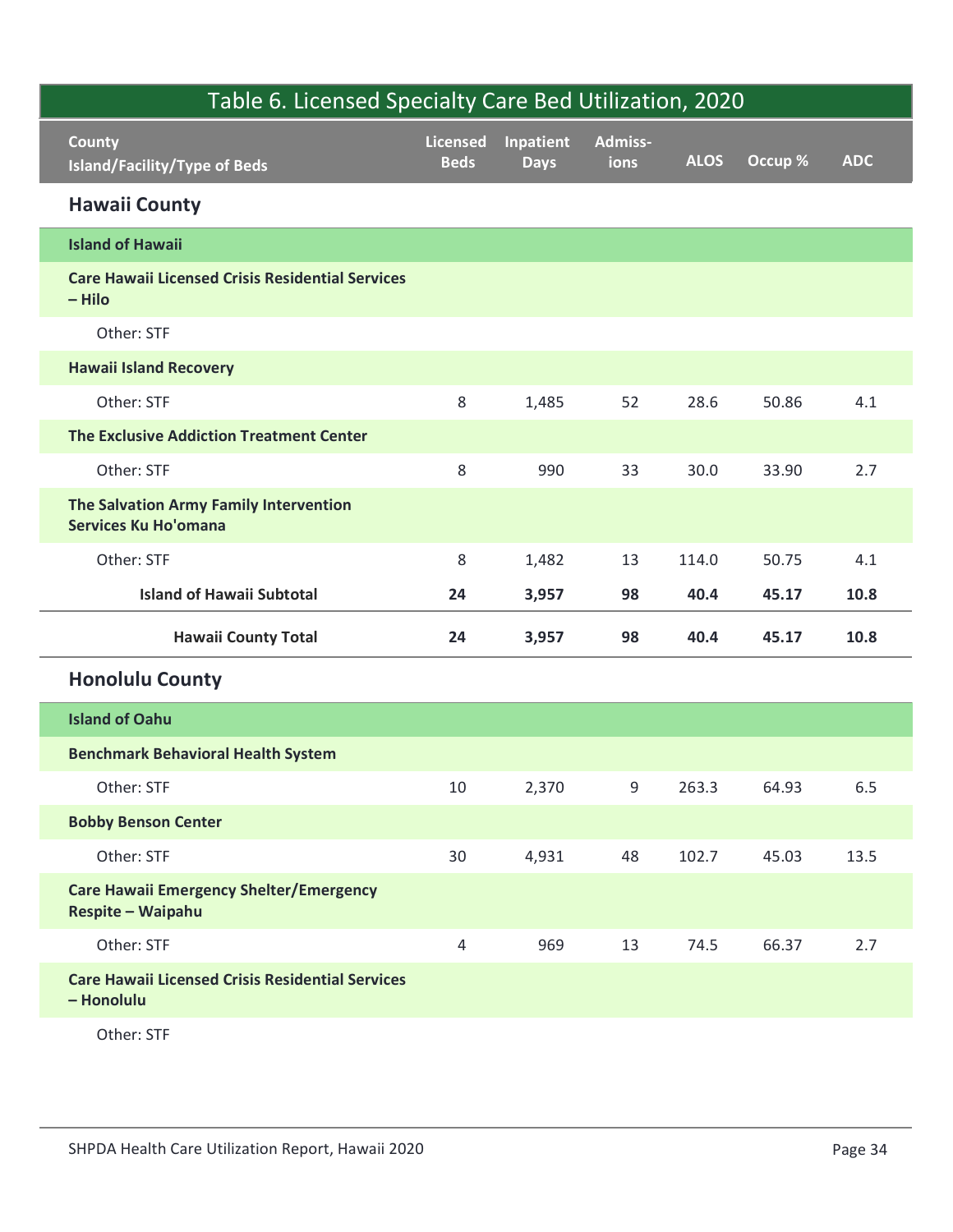| Table 6. Licensed Specialty Care Bed Utilization, 2020                                |                                |                          |                        |             |         |            |  |
|---------------------------------------------------------------------------------------|--------------------------------|--------------------------|------------------------|-------------|---------|------------|--|
| <b>County</b><br>Island/Facility/Type of Beds                                         | <b>Licensed</b><br><b>Beds</b> | Inpatient<br><b>Days</b> | <b>Admiss-</b><br>ions | <b>ALOS</b> | Occup % | <b>ADC</b> |  |
| <b>Honolulu County</b>                                                                |                                |                          |                        |             |         |            |  |
| <b>Island of Oahu</b>                                                                 |                                |                          |                        |             |         |            |  |
| <b>Care Hawaii Specialized Residential Services</b><br><b>Population - Pearl City</b> |                                |                          |                        |             |         |            |  |
| Other: STF                                                                            |                                |                          |                        |             |         |            |  |
| Catholic Charities - E Ho'oulu Hou Program<br><b>Elua Facility</b>                    |                                |                          |                        |             |         |            |  |
| Other: STF                                                                            | 6                              | 1,546                    | 9                      | 171.8       | 70.59   | 4.2        |  |
| Habilitat, Inc                                                                        |                                |                          |                        |             |         |            |  |
| Other: STF                                                                            | 150                            | 37,446                   | 70                     | 534.9       | 68.39   | 102.6      |  |
| <b>Hale Mohalu Hospital</b>                                                           |                                |                          |                        |             |         |            |  |
| Hansen's Disease                                                                      | 14                             | 1,791                    | 20                     | 89.6        | 35.05   | 4.9        |  |
| <b>Hawaii State Hospital</b>                                                          |                                |                          |                        |             |         |            |  |
| Psychiatric (Spec.)                                                                   | 202                            | 77,762                   | 262                    | 296.8       | 105.47  | 213.0      |  |
| Hawaii State Hospital - State Operated<br><b>Specialized Residential Program</b>      |                                |                          |                        |             |         |            |  |
| Other: STF                                                                            |                                |                          |                        |             |         |            |  |
| Hiki Mai Ka La                                                                        |                                |                          |                        |             |         |            |  |
| Other: STF                                                                            | 8                              | 660                      | 19                     | 34.7        | 22.60   | 1.8        |  |
| <b>Hina Mauka</b>                                                                     |                                |                          |                        |             |         |            |  |
| Other: STF                                                                            | 64                             | 13,776                   | 492                    | 28.0        | 58.97   | 37.7       |  |
| Ho'omau Ke Ola                                                                        |                                |                          |                        |             |         |            |  |
| Other: STF                                                                            | 16                             | 4,094                    | 74                     | 55.3        | 70.10   | 11.2       |  |
| <b>Hope Inc</b>                                                                       |                                |                          |                        |             |         |            |  |
| Other: STF                                                                            | 22                             | 7,000                    | 130                    | 53.8        | 87.17   | 19.2       |  |
| Kahi Mohala Behavioral Health                                                         |                                |                          |                        |             |         |            |  |
| Psychiatric (Spec.)                                                                   | 88                             | 24,828                   | 360                    | 69.0        | 77.30   | 68.0       |  |
| SHPDA Health Care Utilization Report, Hawaii 2020                                     |                                |                          |                        |             |         | Page 35    |  |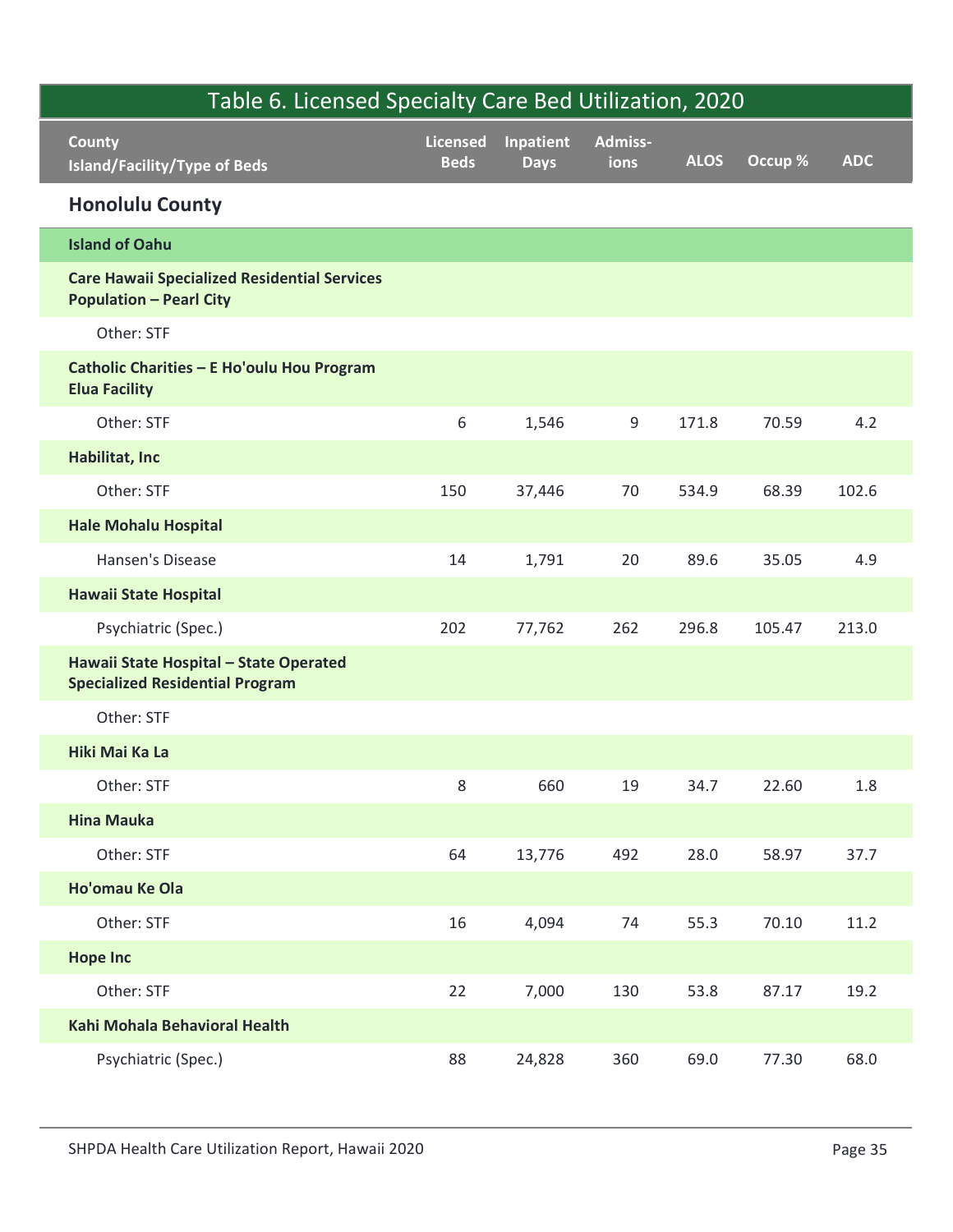| Table 6. Licensed Specialty Care Bed Utilization, 2020    |                         |                          |                 |             |         |            |  |  |  |
|-----------------------------------------------------------|-------------------------|--------------------------|-----------------|-------------|---------|------------|--|--|--|
| <b>County</b><br>Island/Facility/Type of Beds             | Licensed<br><b>Beds</b> | Inpatient<br><b>Days</b> | Admiss-<br>ions | <b>ALOS</b> | Occup % | <b>ADC</b> |  |  |  |
| <b>Honolulu County</b>                                    |                         |                          |                 |             |         |            |  |  |  |
| <b>Island of Oahu</b>                                     |                         |                          |                 |             |         |            |  |  |  |
| Kline-Welsh Behavioral Health Foundation                  |                         |                          |                 |             |         |            |  |  |  |
| Other: STF                                                | 53                      | 19,133                   | 225             | 85.0        | 98.90   | 52.4       |  |  |  |
| <b>Leahi Hospital</b>                                     |                         |                          |                 |             |         |            |  |  |  |
| Tuberculosis (TB)                                         | 4                       | $\mathsf{O}$             | $\mathsf 0$     |             | 0.00    | 0.0        |  |  |  |
| Po'ailani, Inc - Kailua                                   |                         |                          |                 |             |         |            |  |  |  |
| Other: STF                                                | 16                      | 5,305                    | 113             | 46.9        | 90.84   | 14.5       |  |  |  |
| Po'ailani, Inc - Kaneohe                                  |                         |                          |                 |             |         |            |  |  |  |
| Other: STF                                                | 16                      | 5,267                    | 137             | 38.4        | 90.19   | 14.4       |  |  |  |
| <b>Rehabilitation Hospital of the Pacific</b>             |                         |                          |                 |             |         |            |  |  |  |
| Rehabilitation                                            | 82                      | 18,975                   | 1,555           | 12.2        | 63.40   | 52.0       |  |  |  |
| <b>Shriners Hospitals for Children - Honolulu</b>         |                         |                          |                 |             |         |            |  |  |  |
| Children's Orthopedic                                     | 24                      | 529                      | 121             | 4.4         | 6.04    | $1.4\,$    |  |  |  |
| The Salvation Army Addiction Treatment<br><b>Services</b> |                         |                          |                 |             |         |            |  |  |  |
| Other: STF                                                | 66                      | 10,404                   | 376             | 27.7        | 43.19   | 28.5       |  |  |  |
| The Salvation Army Family Treatment Services              |                         |                          |                 |             |         |            |  |  |  |
| Other: STF                                                | 55                      | 7,989                    | 59              | 135.4       | 39.80   | 21.9       |  |  |  |
| <b>Island of Oahu Subtotal</b>                            | 930                     | 244,775                  | 4,092           | 59.8        | 72.11   | 670.6      |  |  |  |
| <b>Honolulu County Total</b>                              | 930                     | 244,775                  | 4,092           | 59.8        | 72.11   | 670.6      |  |  |  |
| <b>Maui County</b>                                        |                         |                          |                 |             |         |            |  |  |  |
| <b>Island of Maui</b>                                     |                         |                          |                 |             |         |            |  |  |  |
| Ai Pono Maui                                              |                         |                          |                 |             |         |            |  |  |  |
| Other: STF                                                | 8                       | 2,939                    | 50              | 58.8        | 100.65  | $8.1\,$    |  |  |  |
| SHPDA Health Care Utilization Report, Hawaii 2020         |                         |                          |                 |             |         | Page 36    |  |  |  |